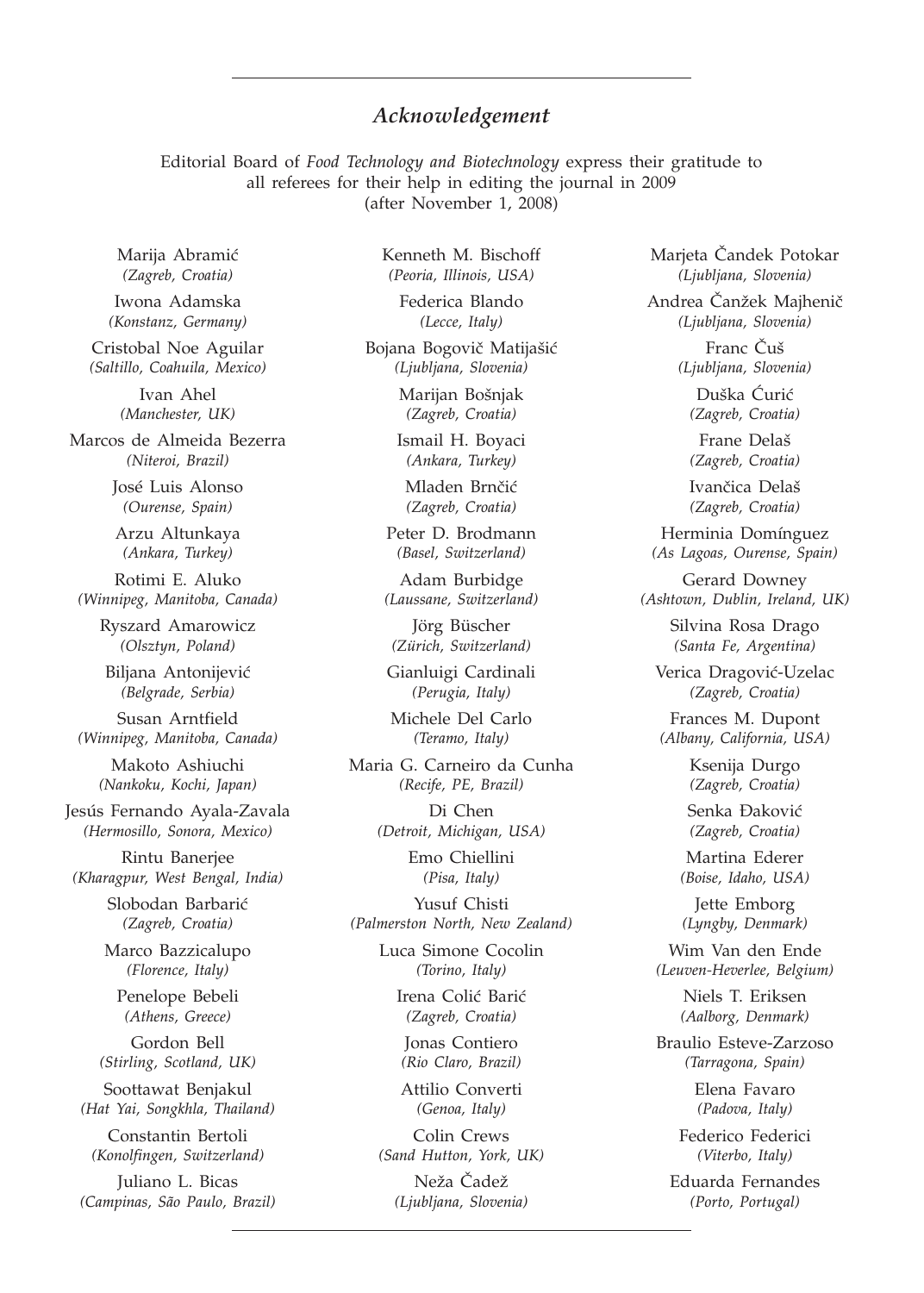Roberto Fernández-Lafuente *(Madrid, Spain)*

> Giovanna Ferrentino *(Fisciano, Italy)*

Javier Felipe Ferrer Valenzuela *(Concepción, Chile)*

> Susana Fiszman *(Valencia, Spain)*

Richard J. FitzGerald *(Limerick, Ireland, UK)*

Susana C. Fonseca *(Porto, Portugal)*

Jadranka Frece *(Zagreb, Croatia)*

Kata Galić *(Zagreb, Croatia)*

Angel Gil-Izquierdo *(Espinardo, Murcia, Spain)*

> Krešimir Gjuračić *(Trieste, Italy)*

Ljubica Glavaš-Obrovac *(Osijek, Croatia)*

María del Carmen Gómez-Guillén *(Madrid, Spain)*

> Encarna Gómez Plaza *(Murcia, Spain)*

Luz Estela Gonzalez de-Bashan *(La Paz, Mexico)*

María Luisa González-SanJosé *(Burgos, Spain)*

> Alexander Govaris *(Karditsa, Greece)*

Božidar Grabarić *(Zagreb, Croatia)*

Zorana Grabarić *(Zagreb, Croatia)*

Slobodan Grba *(Zagreb, Croatia)*

Peter Griač *(Ivanka pri Dunaji, Slovakia)*

Zhenxin Gu *(Nanjing, Jiangsu, PR China)*

> Gürbüz Günes *(Istanbul, Turkey)*

Melissa Gutarra *(Rio de Janeiro, Brazil)*

Jose Maria Gutíerrez *(Barcelona, Spain)*

Kevork Hagopian *(Davis, California, USA)*

Teemu Halttunen *(Turku, Finalnd)*

Michael R. Hamblin *(Boston, Massachusetts, USA)*

Ivan Hapala *(Ivanka pri Dunaji, Slovakia)*

Tadashi Hatanaka *(Okayama, Kaga-gun, Japan)*

Ali Adnan Hayaloglu *(Malatya, Turkey)*

Philippus D. Riekert van Heerden *(Mount Edgecombe, South Africa)*

> Ernst Heinz *(Hamburg, Germany)*

Susan A. Henry *(Ithaca, New York, USA)*

> Askild L. Holck *(Ås, Norway)*

Predrag Horvat *(Zagreb, Croatia)*

Luke R. Howard *(Fayetteville, Arkansas, USA)*

> Daslav Hranueli *(Zagreb, Croatia)*

Janez Hribar *(Ljubljana, Slovenia)*

Dubravka Hršak *(Zagreb, Croatia)*

Chienyan Hsieh *(Chang-Hwa, Taiwan)*

Miha Humar *(Ljubljana, Slovenia)*

Yoshihiro Imahori *(Osaka, Japan)*

Grasian Immanuel *(Tamilnadu, India)*

Lidija Jakobek *(Osijek, Croatia)*

Hasan Jalili *(Karaj, Iran)*

Mirjana Jarak *(Novi Sad, Serbia)*

Paula Jauregi *(Whiteknights, Reading, UK)*

> Barbara Jeršek *(Ljubljana, Slovenia)*

Pavel Kalač *(^eské Budefjovice, Czech Republic)* Woo-Won Kang *(Sangju, Kyungpook, South Korea)* Danijel Karolyi *(Zagreb, Croatia)* Michihiko Kataoka *(Kyoto, Japan)* Sang Bum Kim *(Cheonan, Chungnam, Republic of Korea)* Vuokko L. Kinnula

Damir Ježek *(Zagreb, Croatia)* Rainer Jonas *(Braunschweig, Germany)*

*(Helsinki, Finland)*

Roy L. Kisliuk *(Boston, Massachusetts, USA)*

Vanja Klepac-Ceraj *(Boston, Massachusetts, USA)*

Lodewyck L. F. Kock *(Bloemfontein, South Africa)*

> Draženka Komes *(Zagreb, Croatia)*

Olivera Koprivnjak *(Rijeka, Croatia)*

> Blaženka Kos *(Zagreb, Croatia)*

Tatjana Košmerl *(Ljubljana, Slovenia)*

Karin Kovačević Ganić *(Zagreb, Croatia)*

> Lidija Kozačinski *(Zagreb, Croatia)*

László Kredics *(Szeged, Hungary)*

Anton I. P. M. de Kroon *(Utrecht, The Netherlands)*

Christian P. Kubicek *(Vienna, Austria)*

Friedrich Kummer *(Vienna, Austria)*

Ljerka Kunst *(Vancouver, British Columbia, Canada)*

> Želimir Kurtanjek *(Zagreb, Croatia)*

Bert Lagrain *(Heverlee, Belgium)*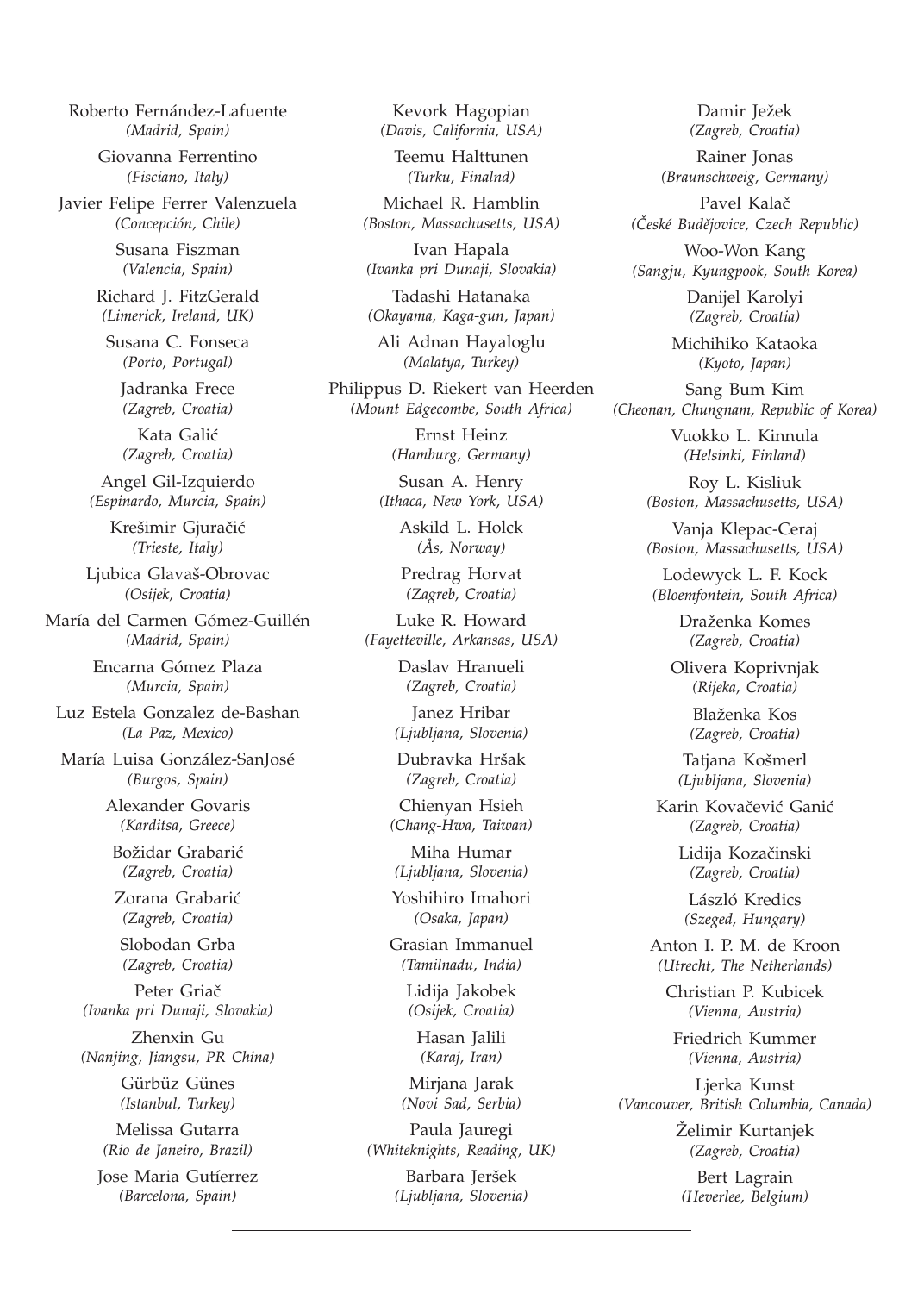Elvira Larqué *(Murcia, Spain)* Radomir Lásztity *(Budapest, Hungary)* Jean Guy LeBlanc *(Tucuman, Argentina)* Jin-Woo Lee *(Busan, Republic of Korea)* Masaichi-Chang-il Lee *(Yokosuka, Kanagawa, Japan)* Sung Je Lee *(Auckland, New Zealand)* Matic Legiša *(Ljubljana, Slovenia)* Vesna Lelas *(Zagreb, Croatia)* Hrvoje Lepeduš *(Osijek, Croatia)* Branka Levaj *(Zagreb, Croatia)* Robert E. Levin *(Amherst, Massachusetts, USA)* Yao Li *(Shanghai, PR China)* Bin Lian *(Zhenjiang, PR China)* Ulrike Lindequist *(Greifswald, Germany)* Bang Liu *(Wuhan, PR China)* Jian-Zhong Liu *(Guangzhou, PR China)* Paul F. Long *(London, UK)* Bernard M. Mackey *(Reading, UK)* Francisco Xavier Malcata *(Porto, Portugal)* Anna Maráz *(Budapest, Hungary)* Ivan Matić *(Paris, France)* Margit Mester-Ficzek *(Budapest, Hungary)* Boris Mildner *(Zagreb, Croatia)* Fabio Minervini *(Bari, Italy)*

David A. Mitchell *(Curitiba, Parana, Brazil)*

Emilio Molina Grima *(Almería, Spain)*

Daniel Montero *(Las Palmas, Canary Islands, Spain)*

> Olimpio Montero *(Valladolid, Spain)*

Branka Mozetič *(Ajdov{~ina, Slovenia)*

Vladimir Mrša *(Zagreb, Croatia)*

Rosario Muñoz *(Madrid, Spain)*

Raúl Muñoz Torre *(Valladolid, Spain)*

Seok Hyuk Nam *(Suwon, South Korea)*

Madhavan Nampoothiri *(Kerala, India)*

> Moncef Nasri *(Sfax, Tunisia)*

Lydia Ong *(Parkville, Australia)*

Dave Oomah *(Summerland, British Columbia, Canada)*

> Mehmet Özkan *(Ankara, Turkey)*

Graciela W. Padua *(Urbana, Illinois, USA)*

Ashok Pandey *(Trivandrum, India)*

Seraphim Papanikolaou *(Athens, Greece)*

> Ro-Dong Park *(Gwangju, Korea)*

Volkmar Passoth *(Uppsala, Sweden)*

Jean-Marie Perrier-Cornet *(Dijon, France)*

> Hrvoje Petkovič *(Ljubljana, Slovenia)*

Vlasta Piližota *(Osijek, Croatia)*

Jasenka Piljac-Žegarac *(Pullman, Washington, USA)*

> Paula Pires-Cabral *(Faro, Portugal)*

Franc Pohleven *(Ljubljana, Slovenia)*

Borut Poljšak *(Ljubljana, Slovenia)*

> Danilo Porro *(Milan, Italy)*

Maude Pupin *(Villeneuve d'Ascq, France)*

Sumitra Ramachandran *(Aubière, France)*

> Vladimir Rapić *(Zagreb, Croatia)*

Peter Raspor *(Ljubljana, Slovenia)*

Gopal Reddy *(Hyderabad, India)*

Eyjólfur Reynisson *(Reykjavik, Island)*

Judit Rezessy-Szabó *(Budapest, Hungary)*

Ivonne M. C. M. Rietjens *(Wageningen, The Netherlands)*

> Irena Rogelj *(Ljubljana, Slovenia)*

Gordana Rusak *(Zagreb, Croatia)*

Serpil Sahin *(Ankara, Turkey)*

Benjamin Sailas *(Kerala, India)*

Jean-Michel Salmon *(Montpellier, France)*

T. V. Sankar *(Cochin, Kerala, India)*

María Luz Sanz *(Madrid, Spain)*

Tuija Sarlin *(Espoo, Finland)*

Tulasi Satyanarayana *(New Delhi, India)*

Geoffrey P. Savage *(Canterbury, New Zealand)*

Hans-Peter Schmauder *(Jena, Germany)*

Peter Schneider *(Reinach, Switzerland)*

Elena I. Schwartz *(Gaithersburg, Maryland, USA)*